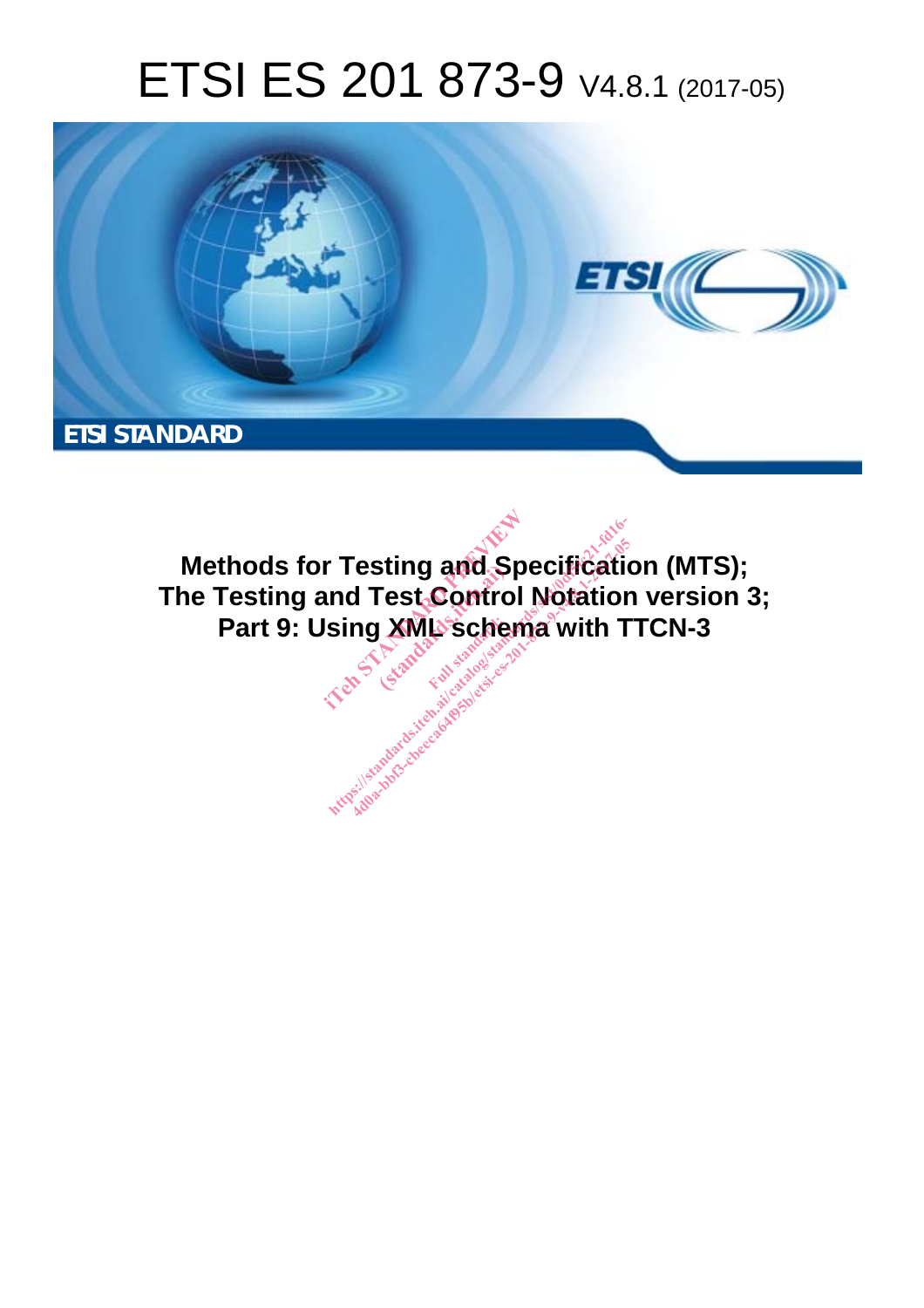Reference RES/MTS-201873-9 T3XSD ed481

Keywords language, testing, TTCN-3, XML

#### *ETSI*

650 Route des Lucioles F-06921 Sophia Antipolis Cedex - FRANCE Tel.: +33 4 92 94 42 00 Fax: +33 4 93 65 47 16 Siret N° 348 623 562 00017 - NAF 742 C Association à but non lucratif enregistrée à la Sous-Préfecture de Grasse (06) N° 7803/88 *Important notice*  el.: +33 4 92 94 42 00 Fax: +33 4 93<br>
Siret N° 348 623 562 00017 - NAF 742<br>
Association à but non lucratif enregistrée<br>
Sous-Préfecture de Grasse (06) N° 7803<br>
Sus-Préfecture de Grasse (06) N° 7803<br>
Comportant de Crasse (0 iation à but non-lucratif enriques Jakandardsläss H.: +33 4 92 94 42 00 Fax: +33 4 93 65 47 18

The present document can be downloaded from: http://www.etsi.org/standards-search

The present document may be made available in electronic versions and/or in print. The content of any electronic and/or print versions of the present document shall not be modified without the prior written authorization of ETSI. In case of any existing or perceived difference in contents between such versions and/or in print, the only prevailing document is the print of the Portable Document Format (PDF) version kept on a specific network drive within ETSI Secretariat.

Users of the present document should be aware that the document may be subject to revision or change of status. Information on the current status of this and other ETSI documents is available at https://portal.etsi.org/TB/ETSIDeliverableStatus.aspx

If you find errors in the present document, please send your comment to one of the following services: https://portal.etsi.org/People/CommiteeSupportStaff.aspx

#### *Copyright Notification*

No part may be reproduced or utilized in any form or by any means, electronic or mechanical, including photocopying and microfilm except as authorized by written permission of ETSI. The content of the PDF version shall not be modified without the written authorization of ETSI.

The copyright and the foregoing restriction extend to reproduction in all media.

© European Telecommunications Standards Institute 2017. All rights reserved.

**DECT**TM, **PLUGTESTS**TM, **UMTS**TM and the ETSI logo are Trade Marks of ETSI registered for the benefit of its Members. **3GPP**TM and **LTE**™ are Trade Marks of ETSI registered for the benefit of its Members and of the 3GPP Organizational Partners.

**oneM2M** logo is protected for the benefit of its Members

**GSM**® and the GSM logo are Trade Marks registered and owned by the GSM Association.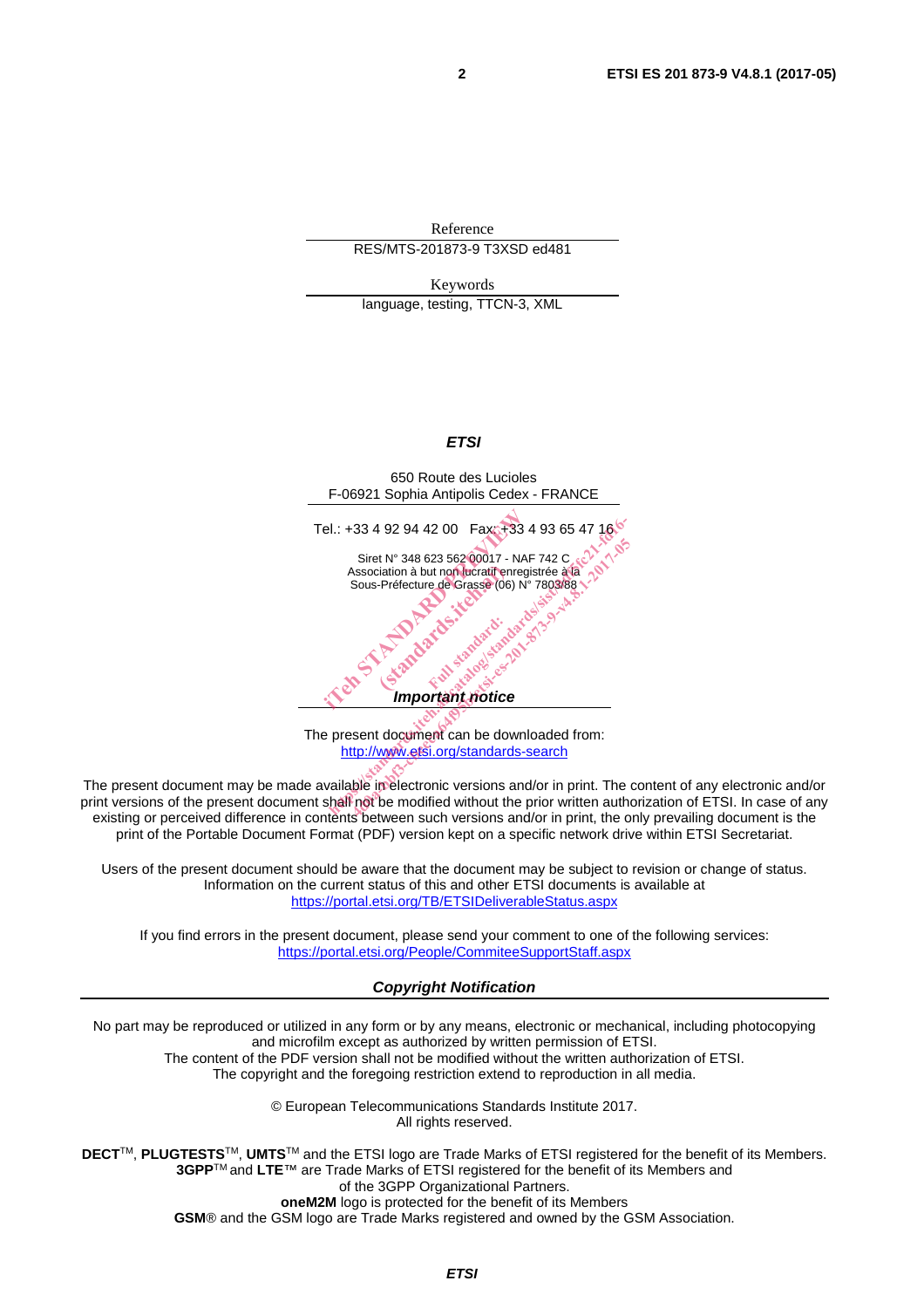# Contents

| 1                                 |  |  |
|-----------------------------------|--|--|
| 2<br>2.1<br>2.2                   |  |  |
| 3<br>3.1<br>3.2                   |  |  |
| 4                                 |  |  |
| 5<br>5.0<br>5.1<br>5.1.1<br>5.1.2 |  |  |
| 5.1.3<br>5.1.4                    |  |  |
| 5.1.5                             |  |  |
| 5.2                               |  |  |
| 5.2.1<br>5.2.2                    |  |  |
| 5.2.3                             |  |  |
| 5.3                               |  |  |
| 5.4                               |  |  |
| 5.5                               |  |  |
| 6                                 |  |  |
| 6.0                               |  |  |
| 6.1                               |  |  |
| 6.1.0                             |  |  |
| 6.1.1                             |  |  |
| 6.1.2                             |  |  |
| 6.1.3                             |  |  |
| 6.1.4                             |  |  |
| 6.1.5                             |  |  |
| 6.1.6<br>6.1.7                    |  |  |
| 6.1.8                             |  |  |
| 6.1.9                             |  |  |
| 6.1.10                            |  |  |
| 6.1.11                            |  |  |
| 6.1.12                            |  |  |
| 6.1.13                            |  |  |
| 6.2                               |  |  |
| 6.2.0                             |  |  |
| 6.2.1<br>6.2.2                    |  |  |
| 6.2.3                             |  |  |
| 6.2.4                             |  |  |
| 6.2.5                             |  |  |
| 6.2.6                             |  |  |
| 6.2.7                             |  |  |
| 6.2.8                             |  |  |

 $\mathbf{3}$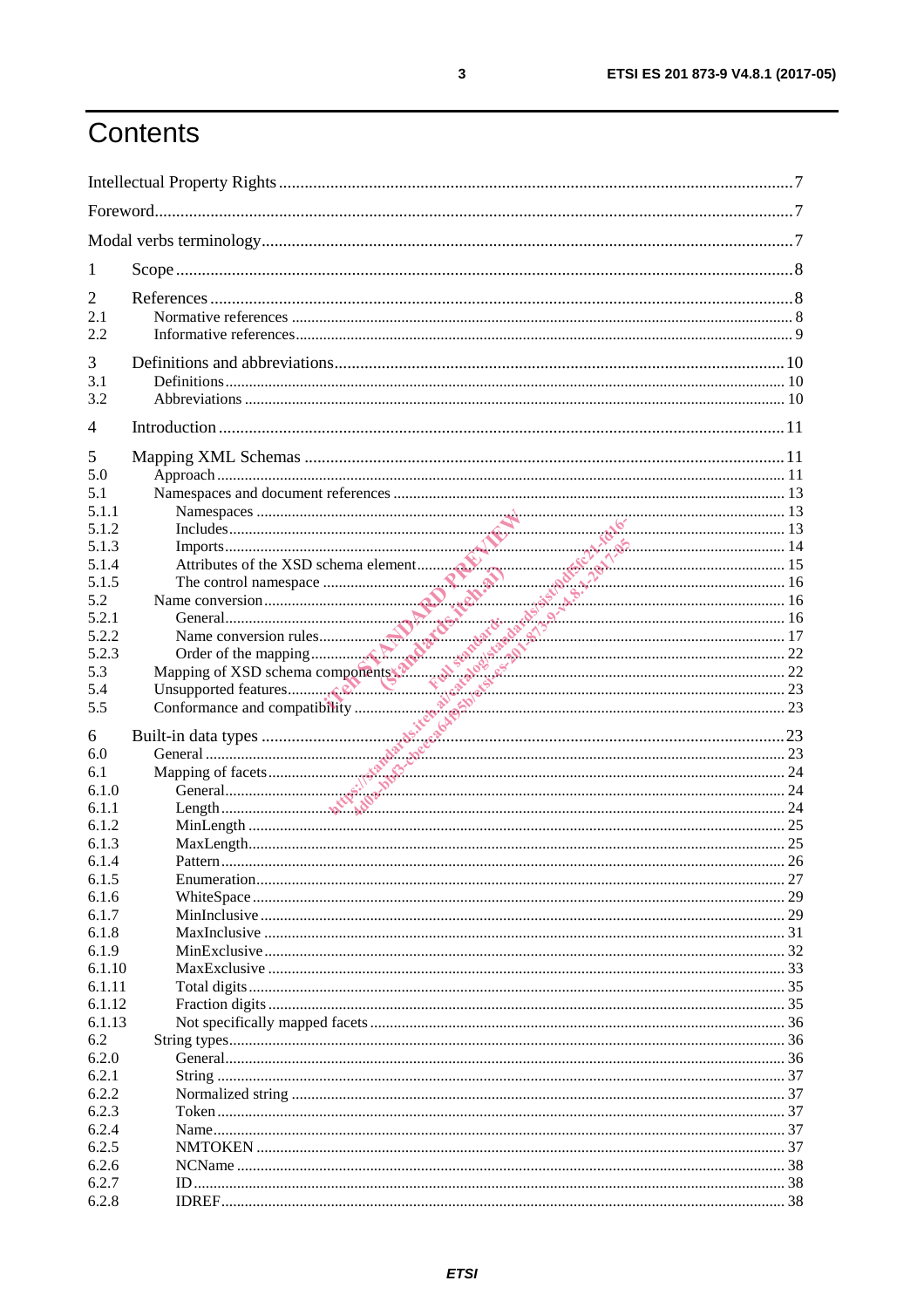| 6.2.9            |  |
|------------------|--|
| 6.2.10           |  |
| 6.2.11           |  |
| 6.2.12           |  |
| 6.2.13           |  |
| 6.2.14           |  |
| 6.3              |  |
| 6.3.0            |  |
| 6.3.1            |  |
| 6.3.2            |  |
| 6.3.3            |  |
| 6.3.4            |  |
| 6.3.5            |  |
| 6.3.6            |  |
| 6.3.7            |  |
| 6.3.8            |  |
| 6.3.9            |  |
| 6.3.10           |  |
| 6.3.11           |  |
| 6.3.12           |  |
| 6.3.13           |  |
| 6.4              |  |
|                  |  |
| 6.4.0<br>6.4.1   |  |
|                  |  |
| 6.4.2            |  |
| 6.4.3            |  |
| 6.5              |  |
| 6.5.0            |  |
| 6.5.1            |  |
| 6.5.2            |  |
| 6.5.3            |  |
|                  |  |
| 6.5.4            |  |
| 6.5.5            |  |
| 6.5.6            |  |
| 6.5.7            |  |
| 6.5.8            |  |
| 6.5.9            |  |
| 6.6              |  |
| 6.6.0            |  |
| 6.6.1            |  |
| 6.6.2            |  |
| 6.6.3            |  |
| 6.6.4            |  |
| 6.7              |  |
| 6.8              |  |
|                  |  |
| $\tau$           |  |
| 7.0              |  |
| 7.1              |  |
| 7.1.0            |  |
| 7.1.1            |  |
| 7.1.2            |  |
| 7.1.3            |  |
| 7.1.4            |  |
| 7.1.5            |  |
| 7.1.6            |  |
| 7.1.7            |  |
| 7.1.8            |  |
| 7.1.9            |  |
| 7.1.10           |  |
| 7.1.11<br>7.1.12 |  |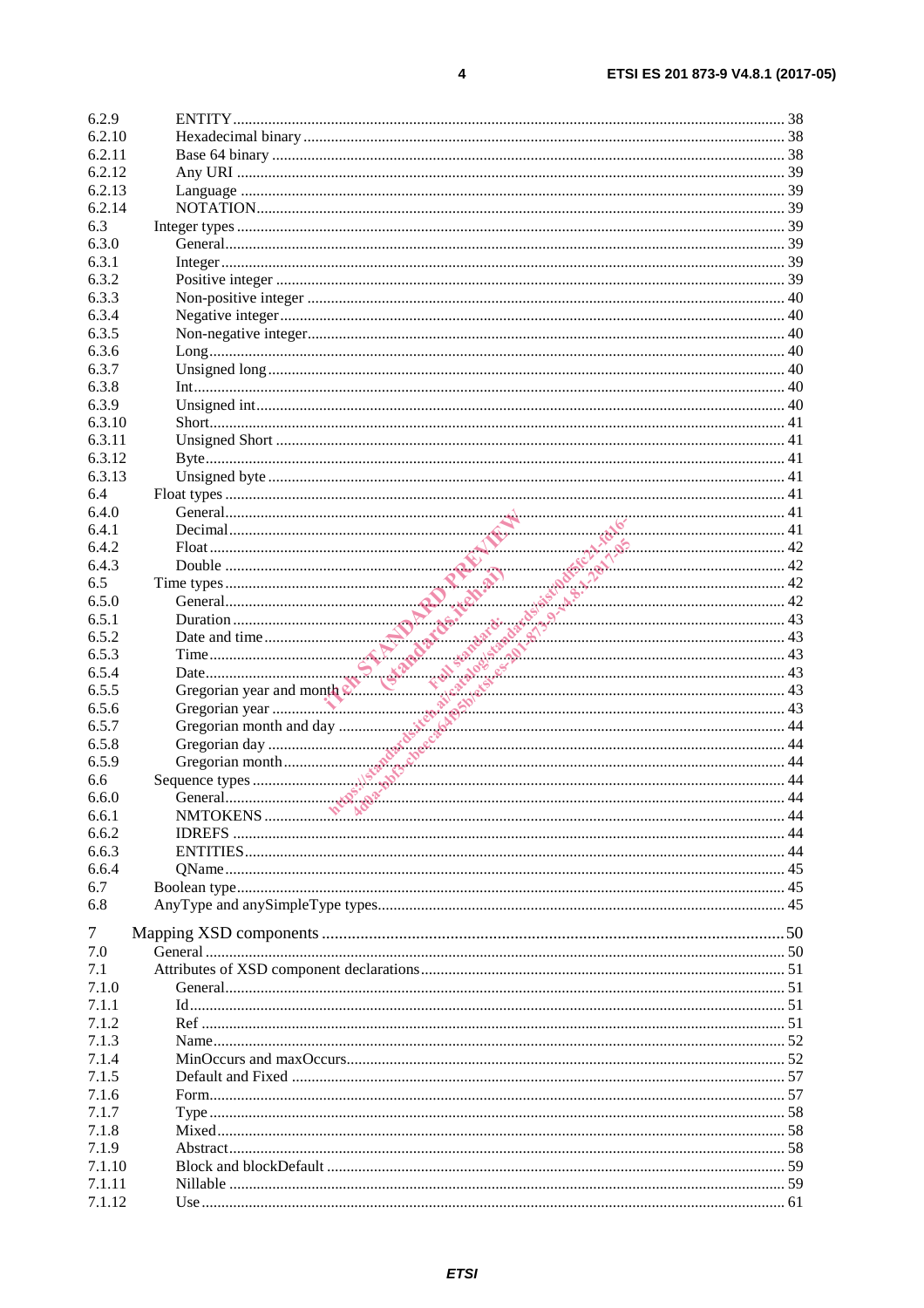| B.0              |                             |  |
|------------------|-----------------------------|--|
|                  | <b>Annex B</b> (normative): |  |
|                  | <b>Annex A (normative):</b> |  |
|                  |                             |  |
| 8.2              |                             |  |
| 8.1.2            |                             |  |
| 8.1.1            |                             |  |
| 8.1              |                             |  |
| 8.0              |                             |  |
| 8                |                             |  |
| 7.10             |                             |  |
| 7.9              |                             |  |
| 7.8              |                             |  |
| 7.7.2            |                             |  |
| 7.7.1            |                             |  |
| 7.7.0            |                             |  |
| 7.7              |                             |  |
| 7.6.8            |                             |  |
| 7.6.7            |                             |  |
| 7.6.6.6          |                             |  |
|                  |                             |  |
| 7.6.6.5          |                             |  |
| 7.6.6.4          |                             |  |
| 7.6.6.3          |                             |  |
| 7.6.6.2          |                             |  |
| 7.6.6.1          |                             |  |
| 7.6.6.0          |                             |  |
| 7.6.6            |                             |  |
| 7.6.5.5          |                             |  |
| 7.6.5.4          |                             |  |
| 7.6.5.3          |                             |  |
| 7.6.5.2          |                             |  |
| 7.6.5.1          |                             |  |
| 7.6.5.0          |                             |  |
| 7.6.5            |                             |  |
| 7.6.4            |                             |  |
| 7.6.3            |                             |  |
| 7.6.2.2          |                             |  |
| 7.6.2.1          |                             |  |
| 7.6.2.0          |                             |  |
| 7.6.2            |                             |  |
| 7.6.1.2          |                             |  |
|                  |                             |  |
| 7.6.1.1          |                             |  |
| 7.6.1<br>7.6.1.0 |                             |  |
| 7.6.0            |                             |  |
| 7.6              |                             |  |
| 7.5.3            |                             |  |
| 7.5.2            |                             |  |
| 7.5.1            |                             |  |
| 7.5.0            |                             |  |
| 7.5              |                             |  |
| 7.4.2            |                             |  |
| 7.4.1            |                             |  |
| 7.4              |                             |  |
| 7.3              |                             |  |
| 7.2              |                             |  |
| 7.1.15           |                             |  |
| 7.1.14           |                             |  |
| 7.1.13           |                             |  |
|                  |                             |  |

 $\overline{\mathbf{5}}$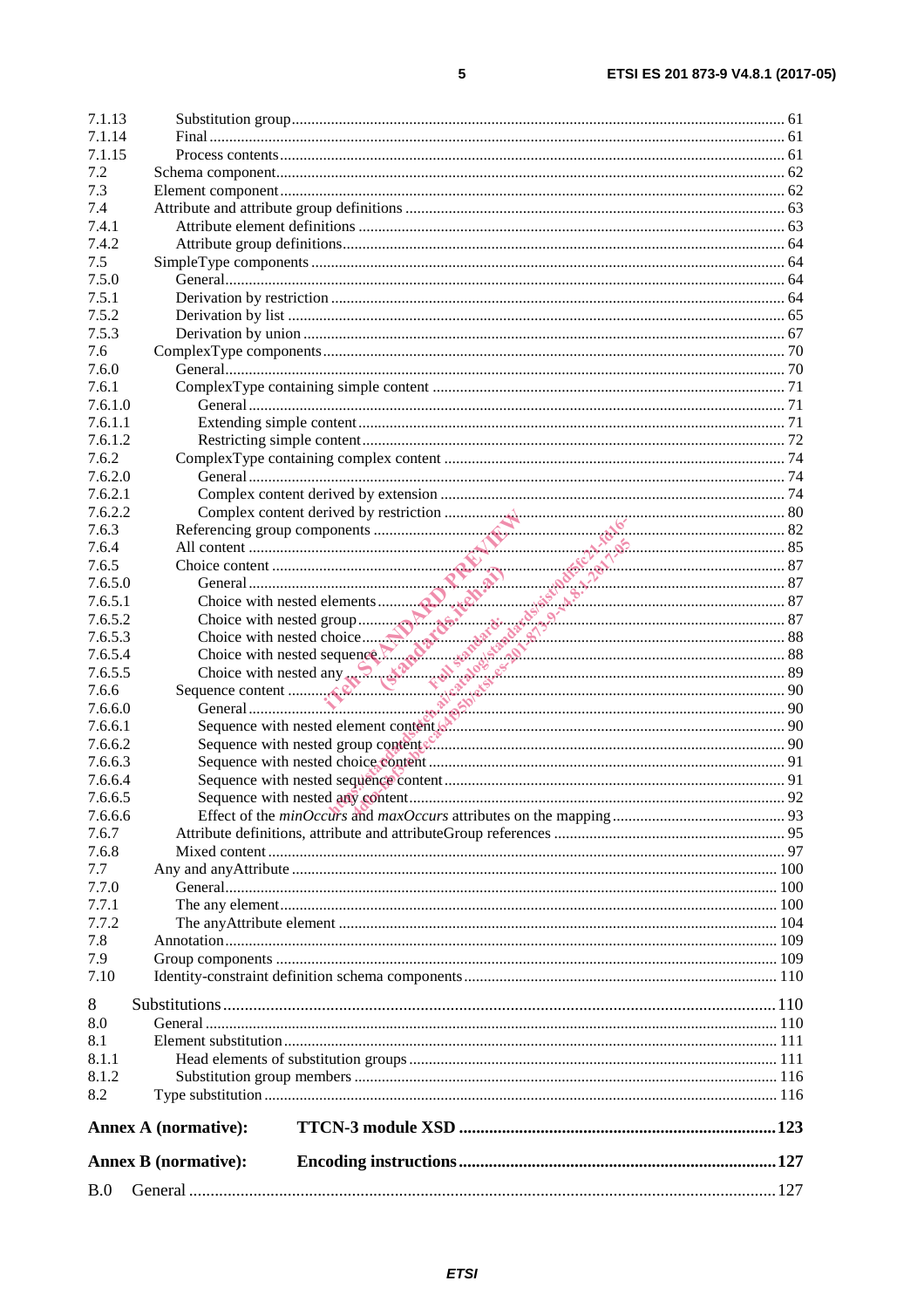| B.1           |                                                                       |  |
|---------------|-----------------------------------------------------------------------|--|
| B.2           |                                                                       |  |
| B.2.1         |                                                                       |  |
| <b>B.2.2</b>  |                                                                       |  |
|               |                                                                       |  |
| B.3           |                                                                       |  |
| B.3.1         |                                                                       |  |
| <b>B.3.2</b>  |                                                                       |  |
| <b>B.3.3</b>  |                                                                       |  |
| <b>B.3.4</b>  |                                                                       |  |
| <b>B.3.5</b>  |                                                                       |  |
| <b>B.3.6</b>  |                                                                       |  |
| <b>B.3.7</b>  |                                                                       |  |
| <b>B.3.8</b>  |                                                                       |  |
| <b>B.3.9</b>  |                                                                       |  |
| <b>B.3.10</b> |                                                                       |  |
| <b>B.3.11</b> |                                                                       |  |
| <b>B.3.12</b> |                                                                       |  |
| <b>B.3.13</b> |                                                                       |  |
| <b>B.3.14</b> |                                                                       |  |
| <b>B.3.15</b> |                                                                       |  |
| <b>B.3.16</b> |                                                                       |  |
| <b>B.3.17</b> |                                                                       |  |
| <b>B.3.18</b> |                                                                       |  |
|               |                                                                       |  |
| <b>B.3.19</b> |                                                                       |  |
| <b>B.3.20</b> |                                                                       |  |
| <b>B.3.21</b> |                                                                       |  |
| <b>B.3.22</b> |                                                                       |  |
| <b>B.3.23</b> |                                                                       |  |
| <b>B.3.24</b> |                                                                       |  |
| <b>B.3.25</b> |                                                                       |  |
| <b>B.3.26</b> |                                                                       |  |
| <b>B.3.27</b> |                                                                       |  |
| <b>B.3.28</b> |                                                                       |  |
| B.3.29        |                                                                       |  |
|               | Examples $\delta^{ab}$ $\delta^{bc}$<br><b>Annex C</b> (informative): |  |
|               |                                                                       |  |
| C.0           |                                                                       |  |
| C.1           | <b>NO</b>                                                             |  |
| C.2           |                                                                       |  |
|               |                                                                       |  |
| C.3           |                                                                       |  |
|               | <b>Annex D</b> (informative):                                         |  |
| D.1           |                                                                       |  |
| D.2           |                                                                       |  |
| D.3           |                                                                       |  |
|               |                                                                       |  |
|               | <b>Annex E</b> (informative):                                         |  |
|               |                                                                       |  |

 $\bf 6$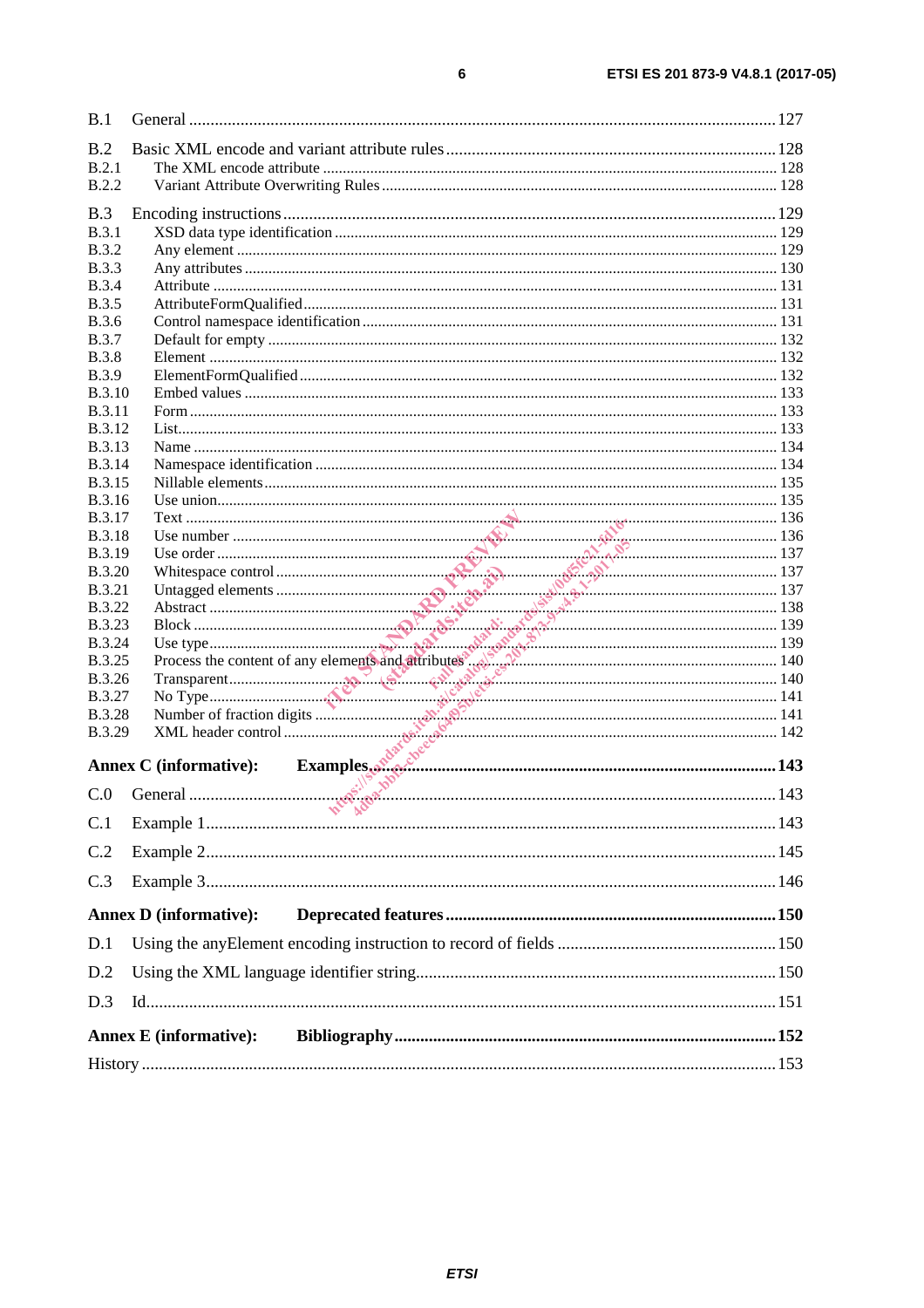# Intellectual Property Rights

IPRs essential or potentially essential to the present document may have been declared to ETSI. The information pertaining to these essential IPRs, if any, is publicly available for **ETSI members and non-members**, and can be found in ETSI SR 000 314: *"Intellectual Property Rights (IPRs); Essential, or potentially Essential, IPRs notified to ETSI in respect of ETSI standards"*, which is available from the ETSI Secretariat. Latest updates are available on the ETSI Web server (https://ipr.etsi.org/).

Pursuant to the ETSI IPR Policy, no investigation, including IPR searches, has been carried out by ETSI. No guarantee can be given as to the existence of other IPRs not referenced in ETSI SR 000 314 (or the updates on the ETSI Web server) which are, or may be, or may become, essential to the present document.

## Foreword

This ETSI Standard (ES) has been produced by ETSI Technical Committee Methods for Testing and Specification (MTS).

The present document is part 9 of a multi-part deliverable. Full details of the entire series can be found in part 1 [1].

# Modal verbs terminology

In the present document "**shall**", "**shall not**", "**should**", "**should not**", "**may**", "**need not**", "**will**", "**will not**", "**can**" and "**cannot**" are to be interpreted as described in clause 3.2 of the ETSI Drafting Rules (Verbal forms for the expression of provisions). Il not", "should", "should not", "may<br>ribed in clause 3.2 of the ETSI Drafting<br>wed in ETSI deliverables except when should", "should not"<br>clause 3.2 of the ETSI DIOGY<br>
I not", "should", "should not", "may", "heed not<br>
ibed in clause 3.2 of the ETSI Drafting Rules (Ver<br>
wed in ETSI deliverables except when used in dire<br>
wed in ETSI deliverables except when used in dire<br>
the standar 4do a-bbs 3.2 of the BTSI Drafting Rules (Ve in clause 3.2 of the BTSI Drafting Rules (Ve in clause 3.2 of the BTSI Drafting Rules (Ve in the State of the BTSI Drafting Rules (Ve in the State of the BTSI Drafting Rules (Ve

"**must**" and "**must not**" are **NOT** allowed in ETSI deliverables except when used in direct citation. Full state of condition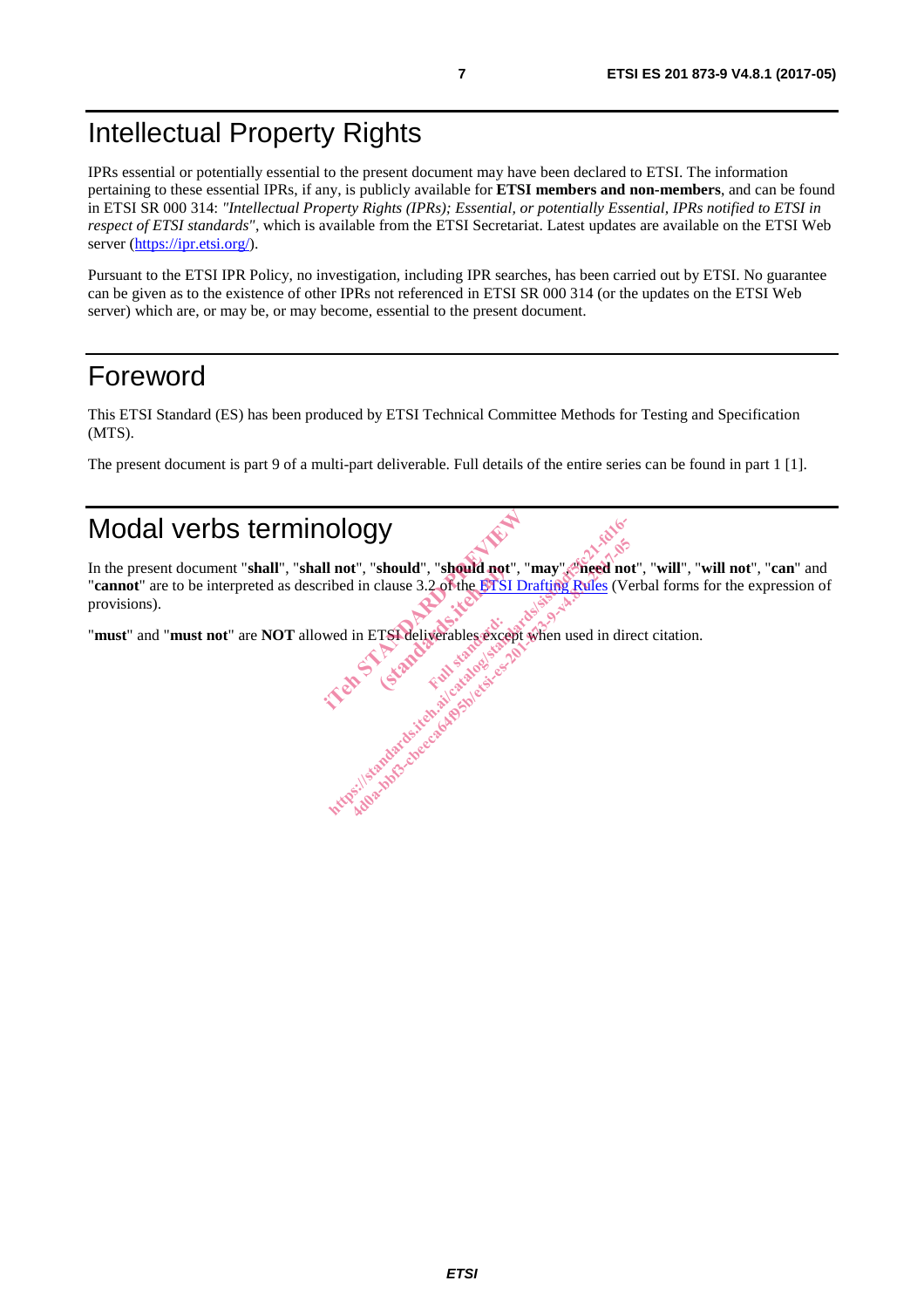### 1 Scope

The present document defines the mapping rules for W3C® XML Schema (as defined in [7] to [9]) to TTCN-3 as defined in ETSI ES 201 873-1 [1] to enable testing of XML-based systems, interfaces and protocols.

# 2 References

#### 2.1 Normative references

References are either specific (identified by date of publication and/or edition number or version number) or non-specific. For specific references, only the cited version applies. For non-specific references, the latest version of the referenced document (including any amendments) applies.

Referenced documents which are not found to be publicly available in the expected location might be found at https://docbox.etsi.org/Reference.

NOTE: While any hyperlinks included in this clause were valid at the time of publication, ETSI cannot guarantee their long term validity.

The following referenced documents are necessary for the application of the present document.

- [1] ETSI ES 201 873-1: "Methods for Testing and Specification (MTS); The Testing and Test Control Notation version 3; Part 1: TTCN-3 Core Language".
- [2] ETSI ES 201 873-7: "Methods for Testing and Specification (MTS); The Testing and Test Control Notation version 3; Part 7: Using ASN.1 with TTCN-3".
- [3] Recommendation ITU-T X.680: "Information technology Abstract Syntax Notation One  $(ASN.1)$ : Specification of basic notation". are necessary for the application of the<br>3-1: "Methods for Testing and Specific<br>13; Part 1: TTCN-3 Core Language".<br>3-7: "Methods for Testing and Specific<br>3. Part 7: Using ASN. I with TTCN-3<br>n ITU-T X-680. "Information tech (e. Prick-3 Core Languard)<br>
Standards.iteh.ai)<br>
Standards.iteh.ai<br>
Standards.iteh.ai<br>
Standards.iteh.ai<br>
Standards.iteh.ai<br>
Standards.iteh.ai<br>
Standards.iteh.ai<br>
Standards.iteh.ai<br>
Standards.iteh.ai<br>
Standards.iteh.ai<br>
Sta Full with the http://web.com/monthlandards.ite/standards.iteh.ai/catalog 1-1: "Methods for Testing and Specification (MTS)<br>3; Part 1: TTCN-3 Core Language".<br>-7: "Methods for Testing and Specification (MTS)<br>3; Part 7: Using ASN.1 with TT Wethods for Testing and Specification (MTS<br>
Part 1: TTCN-3 Core Language".<br>
"Methods for Testing and Specification (MTS<br>
"art 7: Using ASN.1 with TTCN-3".<br>
U-T X-680. Information technology - Abstration of basic notation (
- [4] Recommendation ITU-T X.694: "Information technology ASN.1 encoding rules: Mapping W3C XML schema definitions into ASN.1<sup>®</sup>.
- [5] World Wide Web Consortium W3C Recommendation: "Extensible Markup Language (XML) 1.1".
- NOTE: Available at http://www.w3.org/TR/xml11.
- [6] World Wide Web Consortium W3C Recommendation (2006): "Namespaces in XML 1.0".
- NOTE: Available at http://www.w3.org/TR/REC-xml-names/.
- [7] World Wide Web Consortium W3C Recommendation (2004): "XML Schema Part 0: Primer".
- NOTE: Available at http://www.w3.org/TR/xmlschema-0.
- [8] World Wide Web Consortium W3C Recommendation (2004): "XML Schema Part 1: Structures".
- NOTE: Available at http://www.w3.org/TR/xmlschema-1.
- [9] World Wide Web Consortium W3C Recommendation (2004): "XML Schema Part 2: Datatypes".
- NOTE: Available at http://www.w3.org/TR/xmlschema-2.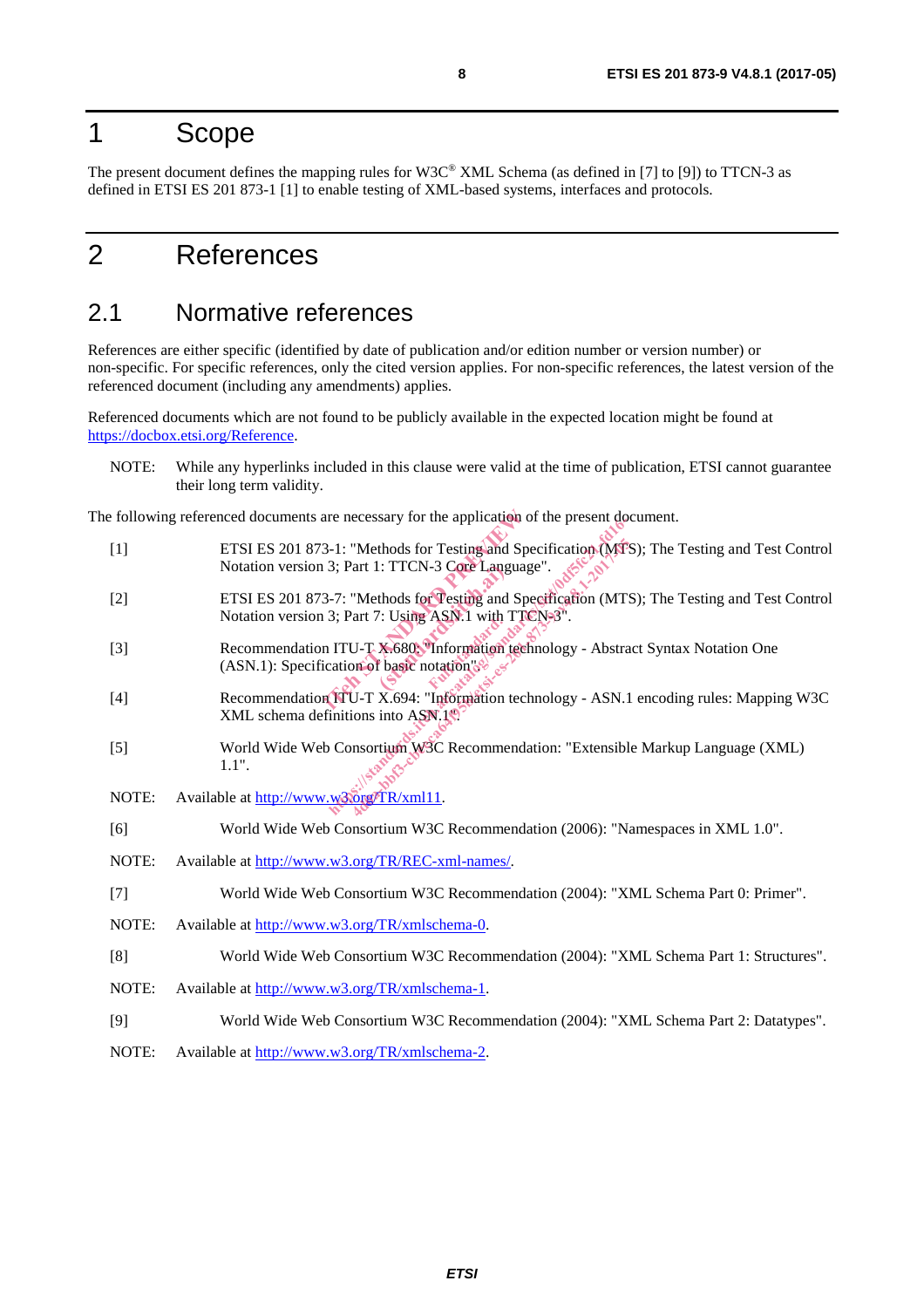### 2.2 Informative references

References are either specific (identified by date of publication and/or edition number or version number) or non-specific. For specific references, only the cited version applies. For non-specific references, the latest version of the referenced document (including any amendments) applies.

NOTE: While any hyperlinks included in this clause were valid at the time of publication, ETSI cannot guarantee their long term validity.

The following referenced documents are not necessary for the application of the present document but they assist the user with regard to a particular subject area.

- [i.1] World Wide Web Consortium W3C Recommendation: "SOAP version 1.2, Part 1: Messaging Framework".
- NOTE: Available at http://www.w3.org/TR/soap12.
- [i.2] ISO 8601 (2004): "Data elements and interchange formats Information interchange Representation of dates and times".
- [i.3] Void.
- [i.4] ISO/IEC 10646 (2012): "Information technology Universal Coded Character Set (UCS)".
- [i.5] ETSI ES 202 781: "Methods for Testing and Specification (MTS); The Testing and Test Control Notation version 3; TTCN-3 Language Extensions: Configuration and Deployment Support". 1: "Methods for Testing and Specifica<br>
13: TTCN-3 Language Extensions: Co<br>
2: "Methods for Testing and Specifica<br>
13: TTCN-3 Language Extensions: TT<br>
4: "Methods for Testing and Specifica<br>
13: TTCN-3 Language Extensions: A
- [i.6] ETSI ES 202 782: "Methods for Testing and Specification (MTS); The Testing and Test Control Notation version 3; TTCN-3 Language Extensions: TTCN-3 Performance and Real Time Testing". ods for Testing and Sp<br>
N-3 Language Extension<br>
ods for Testing and Sp<br>
N-3 Language Extension<br>
ods for Testing and Sp<br>
N-3 Language Extension
- [i.7] ETSI ES 202 784: "Methods for Testing and Specification (MTS); The Testing and Test Control Notation version 3; TTCN-3 Language Extensions: Advanced Parameterization". [i.7] ETSI ES 202 784: "Methods for Testing and Specification (MTS); The Testing and Test Control<br>
Notation version 3; TTCN-3 Language Extensions: Advanced Parameterization".<br>
FISI ES 202 785: "Methods for Testing and Spec
- Notation version 3; TTCN-3 Language Extensions: Behaviour Types". THE PROVENTIES:<br>
THE PROVENTIES:<br>
THE PROVENTIES:<br>
THE PROVENTIES:<br>
THE PROVENTIES:<br>
THE PROVENTIES:<br>
THE PROVENTIES:<br>
THE PROVENTIES:<br>
THE PROVENTIES:<br>
THE PROVENTIES:<br>
THE PROVENTIES:<br>
THE PROVENTIES:<br>
THE PROVENTIES:<br>
T TCN-3 Language Extensions: Configuration<br>
Methods for Testing and Specification (MTS):<br>
TCN-3 Language Extensions: TTCN-3 Performation<br>
Methods for Testing and Specification (MTS):<br>
TCN-3 Language Extensions: Advanced Par<br>
- [i.9] ETSI ES 202 786: "Methods for Testing and Specification (MTS); The Testing and Test Control Notation version 3; TTCN-3 Language Extensions: Support of interfaces with continuous signals".
- [i.10] ETSI ES 202 789: "Methods for Testing and Specification (MTS); The Testing and Test Control Notation version 3; TTCN-3 Language Extensions: Extended TRI".
- [i.11] ETSI ES 201 873-7: "Methods for Testing and Specification (MTS); The Testing and Test Control Notation version 3; Part 7: Using ASN.1 with TTCN-3".
- [i.12] ETSI ES 201 873-8: "Methods for Testing and Specification (MTS); The Testing and Test Control Notation version 3; Part 8: The IDL to TTCN-3 Mapping ".
- [i.13] ETSI ES 201 873-11: "Methods for Testing and Specification (MTS); The Testing and Test Control Notation version 3; Part 11: Using JSON with TTCN-3".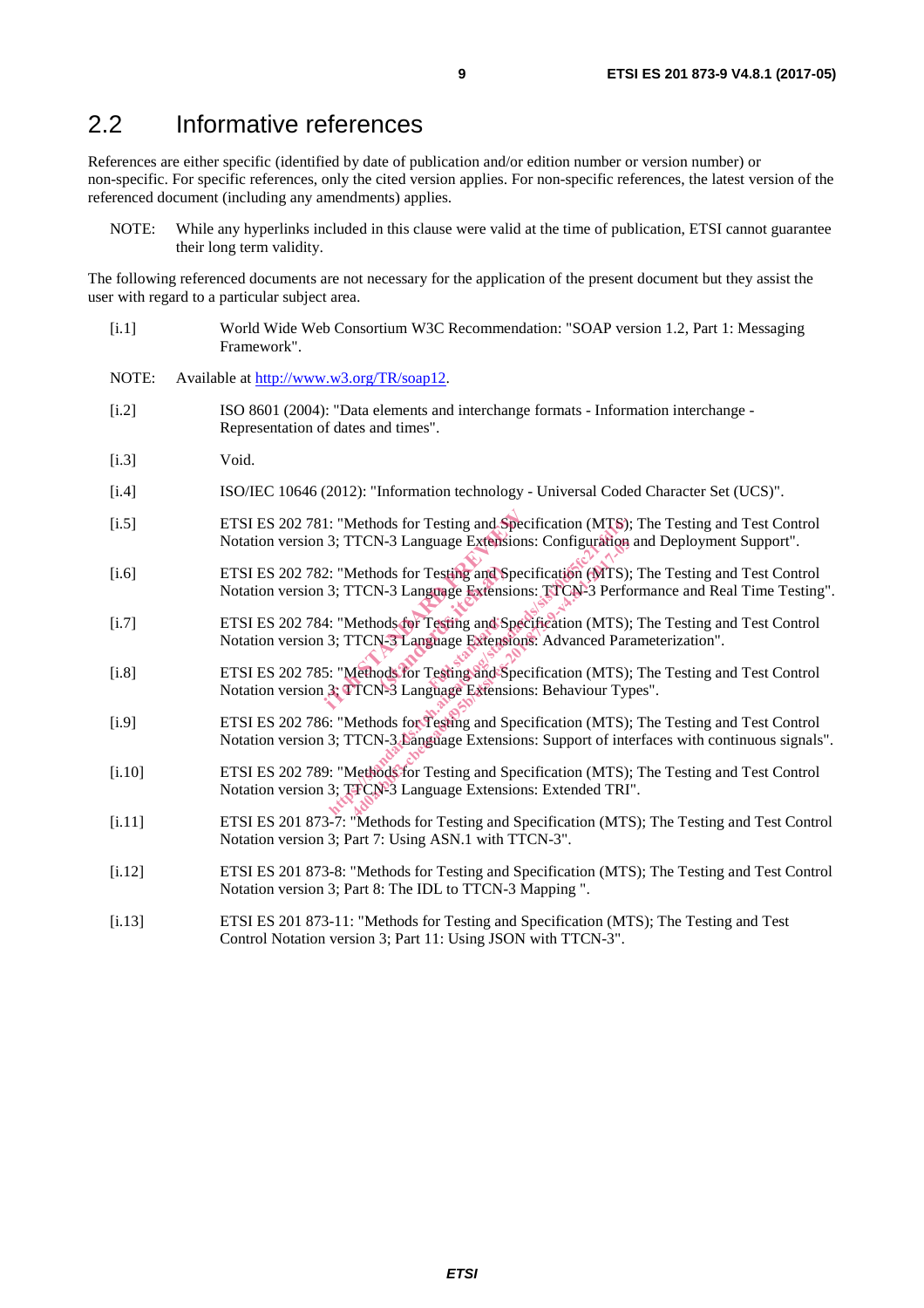# 3 Definitions and abbreviations

### 3.1 Definitions

For the purposes of the present document, the terms and definitions given in ETSI ES 201 873-1 [1], Recommendation ITU-T X.694 [4] and the following apply:

**alphabetical order:** way of sorting the XSD names based on the code positions of their characters according to ISO/IEC 10646 [i.4]

NOTE: During this sorting the group, plane, row and cell octets is considered, in this order. Names, starting with a character with a smaller code position take precedence Among the names with identical first character, names containing no more characters take precedence over all other names. Otherwise, names with the second character of smaller code position take precedence, etc. This algorithm is to be continued recursively until all names are sorted into a sequential order.

**schema component:** generic XSD term for the building blocks that comprise the abstract data model of the schema

NOTE: The primary components, which may (type definitions) or obliged to (element and attribute declarations) have names are as follows: simple type definitions, complex type definitions, attribute declarations and element declarations. The secondary components, which are obliged to have names, are as follows: attribute group definitions, identity-constraint definitions, model group definitions and notation declarations. Finally, the "helper" components provide small parts of other components; they are not independent of their context: annotations, model groups, particles, wildcards and attribute uses.

**schema document:** XML document containing a collection of schema components, assembled in a *schema* element information item

NOTE: The target namespace of the schema document may be defined (specified by the *targetNamespace* attribute of the *schema* element) or may be absent (identified by a missing *targetNamespace* attribute of the *schema* element). The latter case is handled in the present document as a particular case of the target namespace being defined. ins, identity-constraint definitions, model with the "helper" components provide small provide small provide small provide small containing a collection of schema component containing a collection of schema component for t g a collection of sehen<br>
ema document may be<br>
or may be absent (ide)<br>
case is handled in the p  $\frac{1}{2}$ <br>  $\frac{1}{2}$   $\frac{1}{2}$   $\frac{1}{2}$   $\frac{1}{2}$   $\frac{1}{2}$   $\frac{1}{2}$   $\frac{1}{2}$   $\frac{1}{2}$   $\frac{1}{2}$   $\frac{1}{2}$   $\frac{1}{2}$   $\frac{1}{2}$   $\frac{1}{2}$   $\frac{1}{2}$   $\frac{1}{2}$   $\frac{1}{2}$   $\frac{1}{2}$   $\frac{1}{2}$   $\frac{1}{2}$   $\frac{1}{2}$   $\frac{1}{2}$  4.45 components provide small pairs of selection<br>
ining a collection of sehema components, associated<br>
ining a collection of sehema components, associated<br>
schema document may be defined (specified<br>
ent) or may be absent (

**target TTCN-3 module:** TTCN-3 module, generated during the conversion, to which the TTCN-3 definition produced by the translation of a given XSD declaration or definition is added

**XML Schema:** set of schema documents forming a complete specification (i.e. all definitions and references are completely defined)

NOTE: The set may be composed of one or more schema documents, and in the latter case identifying one or more target namespaces (including absence of the target namespace) and more than one schema documents of the set may have the same target namespace (including absence of the target namespace).

**xsi: attributes:** XML attribute stipulating the content of schema-instances (schema-valid XML documents)

- NOTE 1: XSD defines several attributes for direct use in any XML documents.
- NOTE 2: These attributes are in the namespace http://www.w3.org/2001/XMLSchema-instance. By convention these XML attributes are referred to by using the prefix "xsi: ", though in practice, any prefix can be used.

#### 3.2 Abbreviations

For the purposes of the present document, the following abbreviations apply:

| ASN.1      | <b>Abstract Syntax Notation One</b>         |
|------------|---------------------------------------------|
| <b>DTD</b> | Document Type Description                   |
| SOAP       | Simple Object Access Protocol               |
| <b>SUT</b> | <b>System Under Test</b>                    |
| TTCN-3     | Testing and Test Control Notation version 3 |
| URI        | Uniform Resource Identifier                 |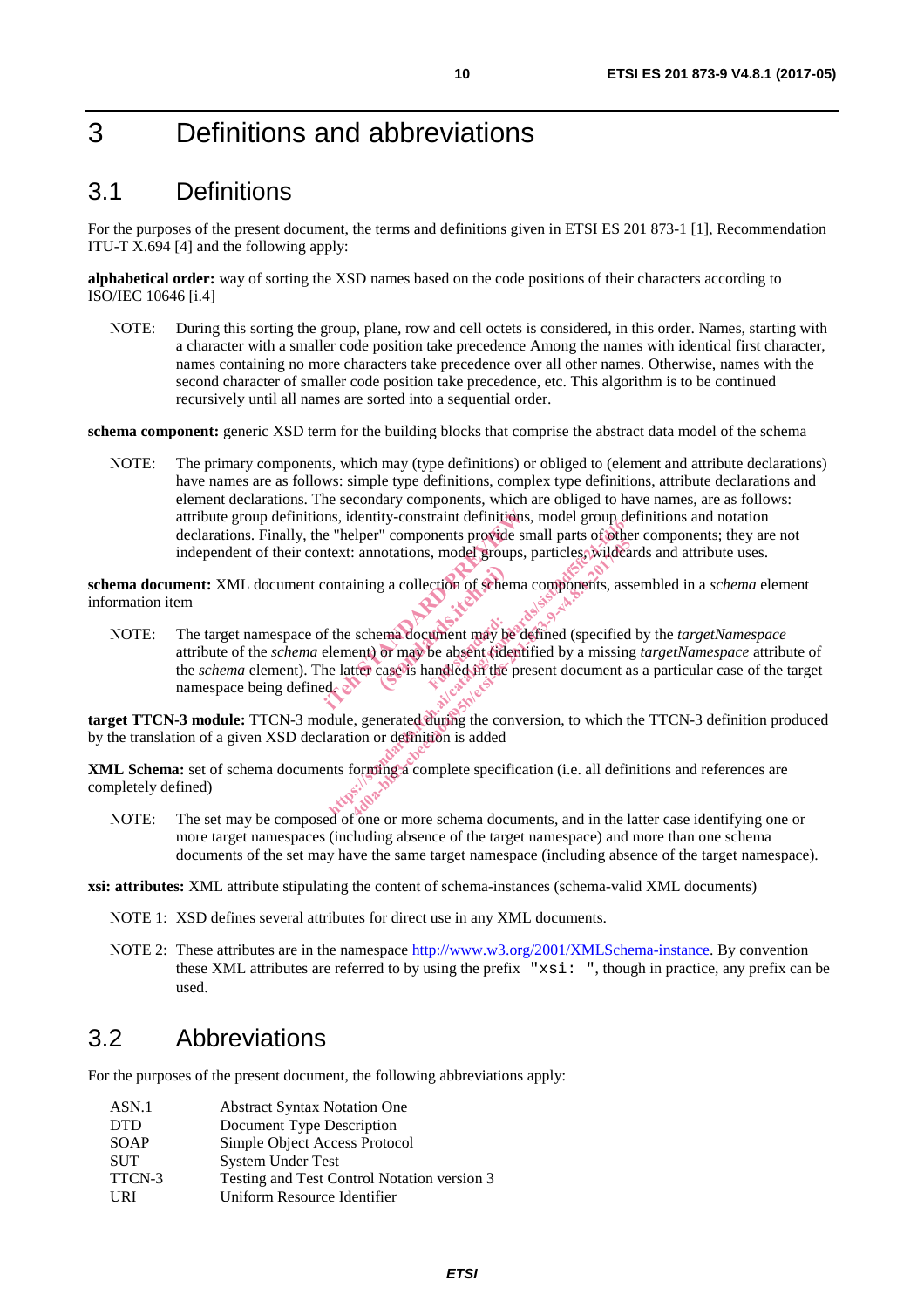| UTF-8             | Unicode Transformation Format-8 |
|-------------------|---------------------------------|
| $W3C^{\circledR}$ | World Wide Web Consortium       |
| XML               | eXtensible Markup Language      |
| <b>XSD</b>        | <b>XML</b> Schema Definition    |
|                   |                                 |

# 4 Introduction

An increasing number of distributed applications use the XML format to exchange data for various purposes like data bases queries or updates or event telecommunications operations such as provisioning. All of these data exchanges follow very precise rules for data format description in the form of Document Type Description (DTD) [5] and [6] or more recently the proposed XML Schemas [7], [5] and [9]. There are even some XML based communication protocols like SOAP [i.1] that are based on XML Schemas. Like any other communication-based systems, components and protocols, XML based systems, components and protocols are candidates for testing using TTCN-3 [1]. Consequently, there is a need for establishing a mapping between XML data description techniques like DTD or Schemas to TTCN-3 standard data types.

The core language of TTCN-3 is defined in ETSI ES 201 873-1 [1] and provides a full text-based syntax, static semantics and operational semantics as well as a definition for the use of the language with ASN.1 in ETSI ES 201 873-7 [i.11]. The XML mapping provides a definition for the use of the core language with XML Schema structures and types, enabling integration of XML data with the language as shown in figure 1.



**Figure 1: User's view of the core language and the various presentation formats** 

For compatibility reasons, it was the purpose of the present document that the TTCN-3 code obtained from the XML Schema using the explicit mapping will be the same as the TTCN-3 code obtained from first converting the XML Schema using Recommendation ITU-T X.694 [4] into ASN.1 [3] and then converting the resulting ASN.1 code into TTCN-3 according to ETSI ES 201 873-7 [i.11]. However, due to the specifics of testing, in a few cases the present document will produce a superset or different constructs of what Recommendation ITU-T X.694 [4] would produce. For example, according to Recommendation ITU-T X.694 [4], abstract elements are omitted when converting the head element of a substitution group, while the present document includes also the abstract elements into the resulted **union** type, thus allowing provoking the SUT with incorrect data.

# 5 Mapping XML Schemas

## 5.0 Approach

There are two approaches to the integration of XML Schema and TTCN-3, which will be referred to as implicit and explicit mapping. The implicit mapping makes use of the import mechanism of TTCN-3, denoted by the keywords *language* and *import*. It facilitates the immediate use of data specified in other languages. Therefore, the definition of a specific data interface for each of these languages is required. The explicit mapping translates XML Schema definitions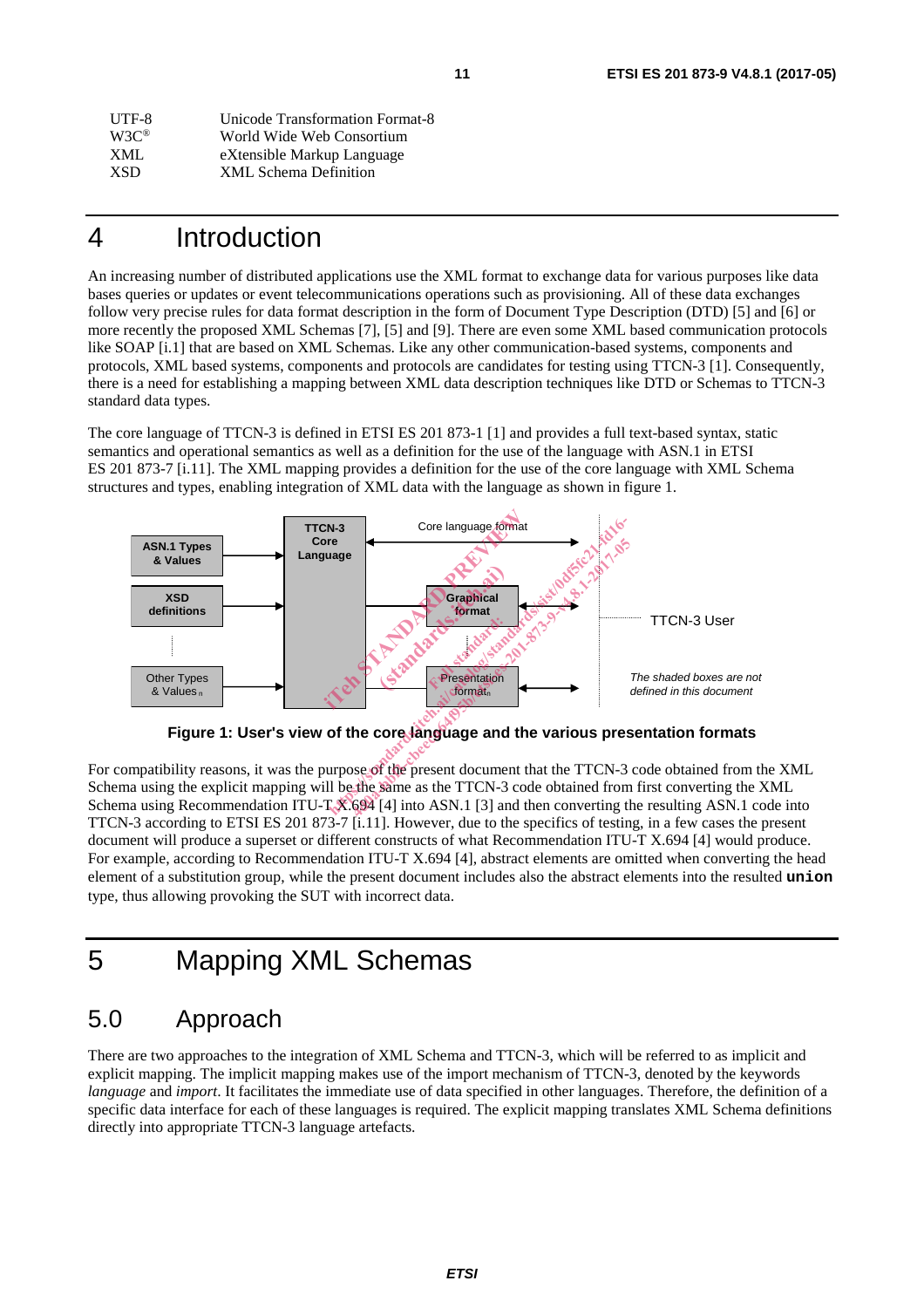In case of an implicit mapping an internal representation shall be produced from the XML Schema, which representation shall retain all the structural and encoding information. This internal representation is typically not accessible by the user. To make the internal representations related to a given target namespace referenceable in a TTCN-3 module, the module shall explicitly import the target namespace, using its TTCN-3 name equivalent resulting from applying clause 5.2.2 to the namespace. The TTCN-3 import statement shall use the language identifier string specified below. TTCN-3 data types described in clause 6 (equivalents to built-in XSD types), in case of an implicit conversion, are internal to the tool and can be referenced in TTCN-3 modules importing any target namespaces of an XSD document explicitly. These types can be also referenced in TTCN-3 modules that explicitly import the XSD module (see annex A). In this case, the import clause refers to the tool's internal representation of the XSD data types and not to an existing module. When importing from an XSD Schema using implicit mapping, the following language identifier string shall be used:

• "XSD".

For explicit mapping, the information present in the XML Schema shall be mapped into accessible TTCN-3 code and - the XML structural information which does not have its correspondent in TTCN-3 code - into accessible encoding instructions. In case of an explicit conversion the TTCN-3 data types described in clause 6 (equivalents to built-in XSD types) are not visible in TTCN-3 by default, the user shall import the XSD module (see annex A) explicitly, in addition to the TTCN-3 modules resulted from the conversion. When importing TTCN-3 modules generated by explicit conversion, the use of the "XSD" language clause is optional, but if used, the imported TTCN-3 module shall be appended with one of the XML encode attributes, specified in clause B.2.

The mapping shall start on a set of valid XSD *schema*-s and shall result in a set of valid TTCN-3 modules.

All XSD definitions are **public** by default (see clause 8.2.3 of ETSI ES 201 873-1 [1]).

The examples of the present document are written in the assumption of explicit mapping, although the difference is mainly in accessibility and visibility of generated TTCN-3 code and encoding instruction set.

The present document is structured in three distinct parts:

- Clause 6 "Built-in data types" defines the TTCN-3 mapping for all basic XSD data types like strings (see clause 6.2), integers (see clause 6.3), floats (see clause 6.4), etc. and facets (see clause 6.1) that allow for a simple modification of types by restriction of their properties (e.g. restricting the length of a string or the range of an integer). default (see clause 8.2.3 of ETSI ES 20<br>
it are written in the assumption of expl<br>
if generated TTCN-3 code and encodit<br>
three distinct parts:<br>
"<br>
defines the TTCN-3 mapping for all<br>
" defines the TTCN-3 mapping for all<br>
u (ten in the assumption<br>
ted TTCN-3 code and<br>
tinct parts:<br>
the TTCN-3 mapping<br>
floats (see clause 6.4),<br>
ction of their properties efault (see clause 8.2.3 of ETSI ES 201 873-1)<br>
are written in the assumption of explicit mapping<br>
igenerated TTCN 3 code and encoding instruction<br>
three distinct parts:<br>  $\frac{1}{2}$ <br>
defines the TTCN-3 mapping for all basi written in the assumption of explicit mapping<br>nerated TTCN-3-code and encoding instruction<br>e distinct parts:<br>example is a reaction of the TTCN-3 mapping for all basic XSD<br>fines the TTCN-3 mapping for all basic XSD<br>sestrict
- Clause 7 "Mapping XSD components" covers the translation of more complex structures that are formed using the components shown in table 1 and a set of XSD attributes (see clause 7.1) which allow for modification of constraints of the resulting types.
- Clause 8 "Substitution" covers the translation of more XSD elements and types that may be substituted for other XSD elements or types respectively in instance documents.

| <b>Element</b>      | Defines tags that can appear in a conforming XML document.                            |
|---------------------|---------------------------------------------------------------------------------------|
| attribute           | Defines attributes for element tags in a conforming XML document.                     |
| simpleType          | Defines the simplest types. They may be a built-in type, a list or choice of built-in |
|                     | types and they are not allowed to have attributes.                                    |
|                     | Defines types that are allowed to be composed, e.g. have attributes and an            |
| complexType         | internal structure.                                                                   |
| named model group   | Defines a named group of elements.                                                    |
| attribute group     | Defines a group of attributes that can be used as a whole in definitions of           |
|                     | complexTypes.                                                                         |
| identity constraint | Defines that a component has to exhibit certain properties in regard to               |
|                     | uniqueness and referencing.                                                           |

#### **Table 1: Overview of XSD constructs**